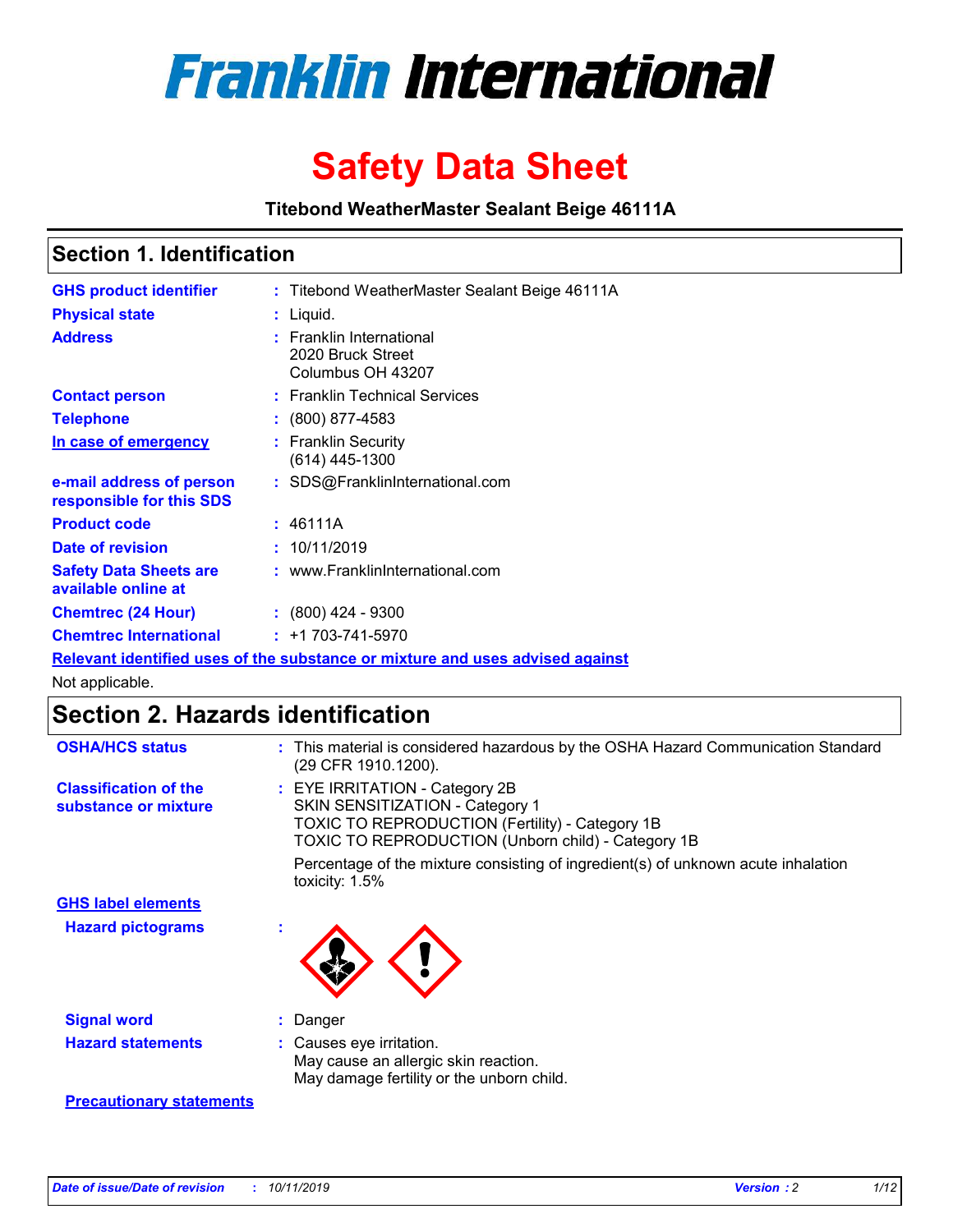### **Section 2. Hazards identification**

| <b>Prevention</b>                          | : Obtain special instructions before use. Do not handle until all safety precautions have<br>been read and understood. Wear protective gloves. Wear eye or face protection.<br>Wear protective clothing. Avoid breathing vapor. Wash hands thoroughly after handling.<br>Contaminated work clothing must not be allowed out of the workplace.                                                        |
|--------------------------------------------|------------------------------------------------------------------------------------------------------------------------------------------------------------------------------------------------------------------------------------------------------------------------------------------------------------------------------------------------------------------------------------------------------|
| <b>Response</b>                            | : IF exposed or concerned: Get medical attention. IF ON SKIN: Wash with plenty of<br>soap and water. Wash contaminated clothing before reuse. If skin irritation or rash<br>occurs: Get medical attention. IF IN EYES: Rinse cautiously with water for several<br>minutes. Remove contact lenses, if present and easy to do. Continue rinsing. If eye<br>irritation persists: Get medical attention. |
| <b>Storage</b>                             | : Store locked up.                                                                                                                                                                                                                                                                                                                                                                                   |
| <b>Disposal</b>                            | : Dispose of contents and container in accordance with all local, regional, national and<br>international regulations.                                                                                                                                                                                                                                                                               |
| <b>Hazards not otherwise</b><br>classified | : Product generates methanol during cure.                                                                                                                                                                                                                                                                                                                                                            |
|                                            |                                                                                                                                                                                                                                                                                                                                                                                                      |

### **Section 3. Composition/information on ingredients**

| <b>Substance/mixture</b><br>Mixture                  |            |                     |
|------------------------------------------------------|------------|---------------------|
| Ingredient name                                      | %          | <b>CAS number</b>   |
| 3-aminopropyltriethoxysilane<br>Dibutyltin dilaurate | ≤3<br>≤0.3 | 919-30-2<br>77-58-7 |

Any concentration shown as a range is to protect confidentiality or is due to batch variation.

**There are no additional ingredients present which, within the current knowledge of the supplier and in the concentrations applicable, are classified as hazardous to health or the environment and hence require reporting in this section.**

**Occupational exposure limits, if available, are listed in Section 8.**

### **Section 4. First aid measures**

| <b>Description of necessary first aid measures</b> |                                                                                                                                                                                                                                                                                                                                                                                                                                                                                                                                                                                                                                                                                                                                                                           |  |  |  |
|----------------------------------------------------|---------------------------------------------------------------------------------------------------------------------------------------------------------------------------------------------------------------------------------------------------------------------------------------------------------------------------------------------------------------------------------------------------------------------------------------------------------------------------------------------------------------------------------------------------------------------------------------------------------------------------------------------------------------------------------------------------------------------------------------------------------------------------|--|--|--|
| <b>Eye contact</b>                                 | : Immediately flush eyes with plenty of water, occasionally lifting the upper and lower<br>eyelids. Check for and remove any contact lenses. Continue to rinse for at least 10<br>minutes. If irritation persists, get medical attention.                                                                                                                                                                                                                                                                                                                                                                                                                                                                                                                                 |  |  |  |
| <b>Inhalation</b>                                  | : Remove victim to fresh air and keep at rest in a position comfortable for breathing. If<br>not breathing, if breathing is irregular or if respiratory arrest occurs, provide artificial<br>respiration or oxygen by trained personnel. It may be dangerous to the person providing<br>aid to give mouth-to-mouth resuscitation. Get medical attention. If unconscious, place<br>in recovery position and get medical attention immediately. Maintain an open airway.<br>Loosen tight clothing such as a collar, tie, belt or waistband. In case of inhalation of<br>decomposition products in a fire, symptoms may be delayed. The exposed person may<br>need to be kept under medical surveillance for 48 hours.                                                       |  |  |  |
| <b>Skin contact</b>                                | : Wash with plenty of soap and water. Remove contaminated clothing and shoes. Wash<br>contaminated clothing thoroughly with water before removing it, or wear gloves.<br>Continue to rinse for at least 10 minutes. Get medical attention. In the event of any<br>complaints or symptoms, avoid further exposure. Wash clothing before reuse. Clean<br>shoes thoroughly before reuse.                                                                                                                                                                                                                                                                                                                                                                                     |  |  |  |
| <b>Ingestion</b>                                   | : Wash out mouth with water. Remove dentures if any. Remove victim to fresh air and<br>keep at rest in a position comfortable for breathing. If material has been swallowed and<br>the exposed person is conscious, give small quantities of water to drink. Stop if the<br>exposed person feels sick as vomiting may be dangerous. Do not induce vomiting<br>unless directed to do so by medical personnel. If vomiting occurs, the head should be<br>kept low so that vomit does not enter the lungs. Get medical attention. Never give<br>anything by mouth to an unconscious person. If unconscious, place in recovery position<br>and get medical attention immediately. Maintain an open airway. Loosen tight clothing<br>such as a collar, tie, belt or waistband. |  |  |  |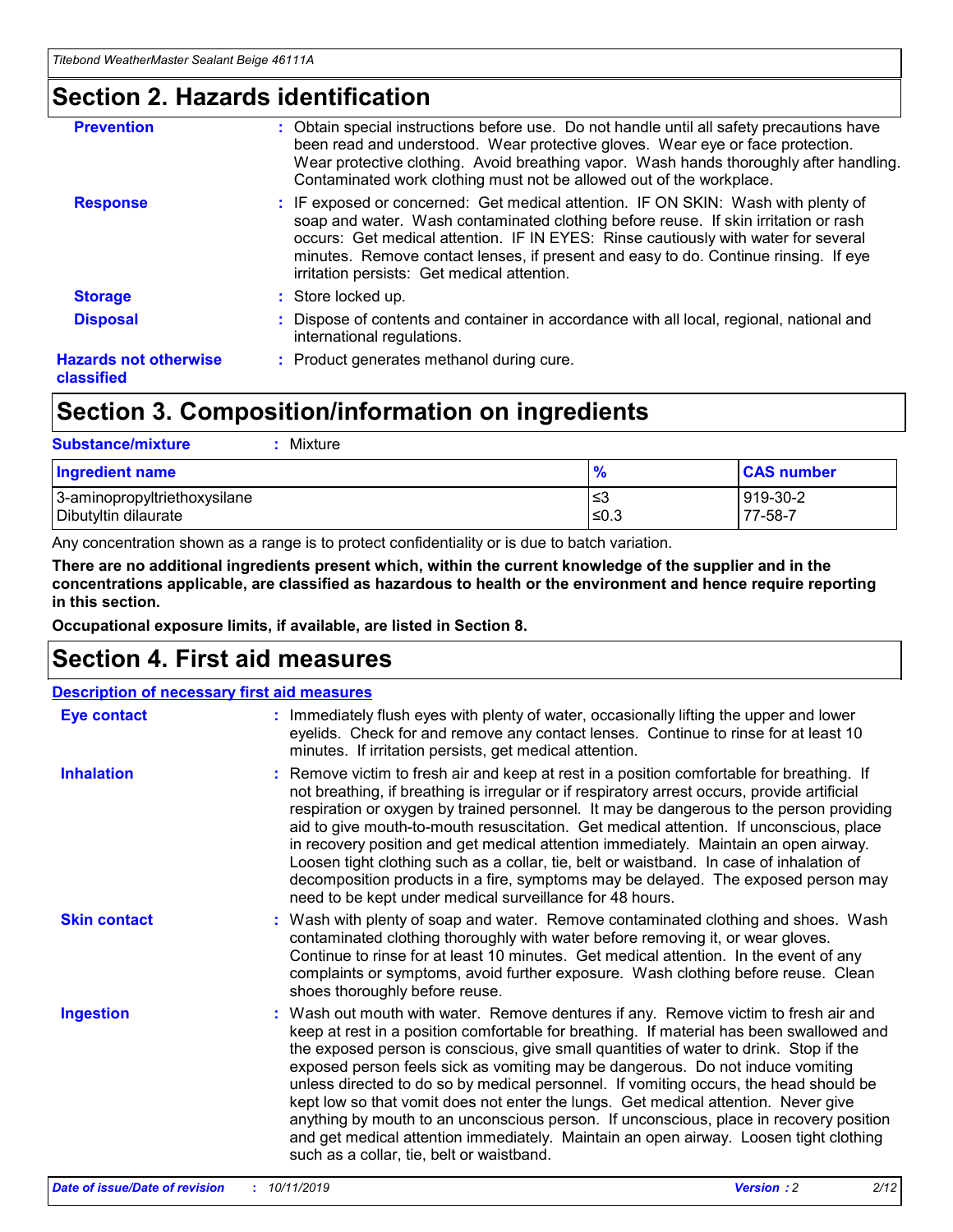## **Section 4. First aid measures**

| Most important symptoms/effects, acute and delayed |  |                                                                                                                                                                                                                                                                                                                                                                                                                 |
|----------------------------------------------------|--|-----------------------------------------------------------------------------------------------------------------------------------------------------------------------------------------------------------------------------------------------------------------------------------------------------------------------------------------------------------------------------------------------------------------|
| <b>Potential acute health effects</b>              |  |                                                                                                                                                                                                                                                                                                                                                                                                                 |
| <b>Eye contact</b>                                 |  | : May cause eye irritation.                                                                                                                                                                                                                                                                                                                                                                                     |
| <b>Inhalation</b>                                  |  | : No known significant effects or critical hazards.                                                                                                                                                                                                                                                                                                                                                             |
| <b>Skin contact</b>                                |  | : May cause skin irritation.                                                                                                                                                                                                                                                                                                                                                                                    |
| <b>Ingestion</b>                                   |  | : No known significant effects or critical hazards.                                                                                                                                                                                                                                                                                                                                                             |
| <b>Over-exposure signs/symptoms</b>                |  |                                                                                                                                                                                                                                                                                                                                                                                                                 |
| <b>Eye contact</b>                                 |  | : Adverse symptoms may include the following:<br>irritation<br>watering<br>redness                                                                                                                                                                                                                                                                                                                              |
| <b>Inhalation</b>                                  |  | : Adverse symptoms may include the following:<br>reduced fetal weight<br>increase in fetal deaths<br>skeletal malformations                                                                                                                                                                                                                                                                                     |
| <b>Skin contact</b>                                |  | : Adverse symptoms may include the following:<br>irritation<br>redness<br>reduced fetal weight<br>increase in fetal deaths<br>skeletal malformations                                                                                                                                                                                                                                                            |
| <b>Ingestion</b>                                   |  | : Adverse symptoms may include the following:<br>reduced fetal weight<br>increase in fetal deaths<br>skeletal malformations                                                                                                                                                                                                                                                                                     |
|                                                    |  | <b>Indication of immediate medical attention and special treatment needed, if necessary</b>                                                                                                                                                                                                                                                                                                                     |
| <b>Notes to physician</b>                          |  | : In case of inhalation of decomposition products in a fire, symptoms may be delayed.<br>The exposed person may need to be kept under medical surveillance for 48 hours.                                                                                                                                                                                                                                        |
| <b>Specific treatments</b>                         |  | : No specific treatment.                                                                                                                                                                                                                                                                                                                                                                                        |
| <b>Protection of first-aiders</b>                  |  | : No action shall be taken involving any personal risk or without suitable training. If it is<br>suspected that fumes are still present, the rescuer should wear an appropriate mask or<br>self-contained breathing apparatus. It may be dangerous to the person providing aid to<br>give mouth-to-mouth resuscitation. Wash contaminated clothing thoroughly with water<br>before removing it, or wear gloves. |

**See toxicological information (Section 11)**

### **Section 5. Fire-fighting measures**

| <b>Extinguishing media</b>                             |                                                                                                                                                                                                     |
|--------------------------------------------------------|-----------------------------------------------------------------------------------------------------------------------------------------------------------------------------------------------------|
| <b>Suitable extinguishing</b><br>media                 | : Use an extinguishing agent suitable for the surrounding fire.                                                                                                                                     |
| <b>Unsuitable extinguishing</b><br>media               | : None known.                                                                                                                                                                                       |
| <b>Specific hazards arising</b><br>from the chemical   | : In a fire or if heated, a pressure increase will occur and the container may burst.                                                                                                               |
| <b>Hazardous thermal</b><br>decomposition products     | : Decomposition products may include the following materials:<br>carbon dioxide<br>carbon monoxide<br>nitrogen oxides<br>metal oxide/oxides                                                         |
| <b>Special protective actions</b><br>for fire-fighters | : Promptly isolate the scene by removing all persons from the vicinity of the incident if<br>there is a fire. No action shall be taken involving any personal risk or without suitable<br>training. |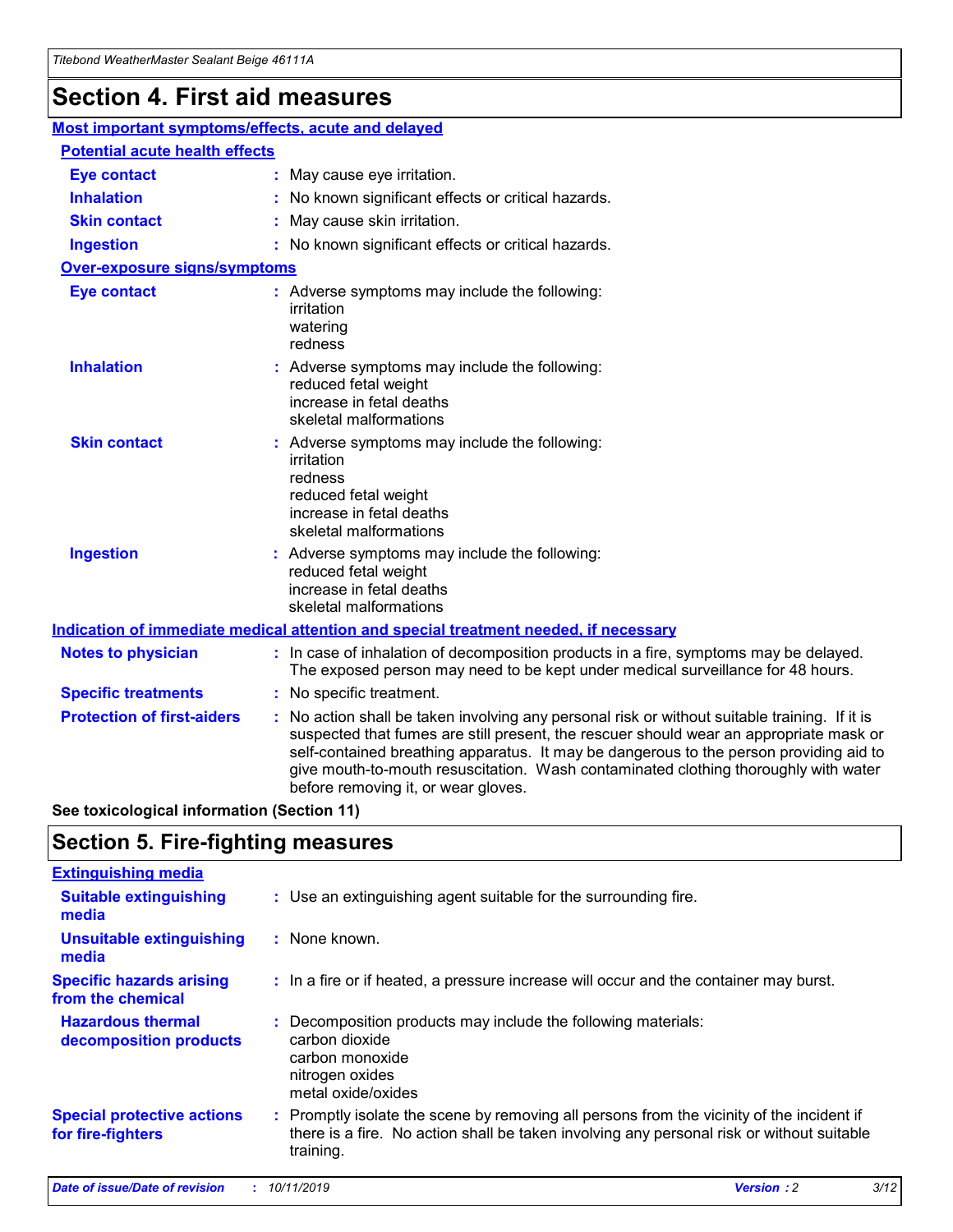### **Section 5. Fire-fighting measures**

**Special protective equipment for fire-fighters** Fire-fighters should wear appropriate protective equipment and self-contained breathing **:** apparatus (SCBA) with a full face-piece operated in positive pressure mode.

### **Section 6. Accidental release measures**

### **Personal precautions, protective equipment and emergency procedures**

| For non-emergency<br>personnel                               | : No action shall be taken involving any personal risk or without suitable training.<br>Evacuate surrounding areas. Keep unnecessary and unprotected personnel from<br>entering. Do not touch or walk through spilled material. Avoid breathing vapor or mist.<br>Provide adequate ventilation. Wear appropriate respirator when ventilation is<br>inadequate. Put on appropriate personal protective equipment.                                                                                                                                                                                                                                                                                             |
|--------------------------------------------------------------|--------------------------------------------------------------------------------------------------------------------------------------------------------------------------------------------------------------------------------------------------------------------------------------------------------------------------------------------------------------------------------------------------------------------------------------------------------------------------------------------------------------------------------------------------------------------------------------------------------------------------------------------------------------------------------------------------------------|
|                                                              | For emergency responders : If specialized clothing is required to deal with the spillage, take note of any information in<br>Section 8 on suitable and unsuitable materials. See also the information in "For non-<br>emergency personnel".                                                                                                                                                                                                                                                                                                                                                                                                                                                                  |
| <b>Environmental precautions</b>                             | : Avoid dispersal of spilled material and runoff and contact with soil, waterways, drains<br>and sewers. Inform the relevant authorities if the product has caused environmental<br>pollution (sewers, waterways, soil or air).                                                                                                                                                                                                                                                                                                                                                                                                                                                                              |
| <b>Methods and materials for containment and cleaning up</b> |                                                                                                                                                                                                                                                                                                                                                                                                                                                                                                                                                                                                                                                                                                              |
| <b>Small spill</b>                                           | : Stop leak if without risk. Move containers from spill area. Dilute with water and mop up<br>if water-soluble. Alternatively, or if water-insoluble, absorb with an inert dry material and<br>place in an appropriate waste disposal container. Dispose of via a licensed waste<br>disposal contractor.                                                                                                                                                                                                                                                                                                                                                                                                     |
| <b>Large spill</b>                                           | : Stop leak if without risk. Move containers from spill area. Approach release from<br>upwind. Prevent entry into sewers, water courses, basements or confined areas. Wash<br>spillages into an effluent treatment plant or proceed as follows. Contain and collect<br>spillage with non-combustible, absorbent material e.g. sand, earth, vermiculite or<br>diatomaceous earth and place in container for disposal according to local regulations<br>(see Section 13). Dispose of via a licensed waste disposal contractor. Contaminated<br>absorbent material may pose the same hazard as the spilled product. Note: see<br>Section 1 for emergency contact information and Section 13 for waste disposal. |

### **Section 7. Handling and storage**

| <b>Precautions for safe handling</b>                                             |                                                                                                                                                                                                                                                                                                                                                                                                                                                                                                                                                                                                                                                                                                                                                                                                                                                  |
|----------------------------------------------------------------------------------|--------------------------------------------------------------------------------------------------------------------------------------------------------------------------------------------------------------------------------------------------------------------------------------------------------------------------------------------------------------------------------------------------------------------------------------------------------------------------------------------------------------------------------------------------------------------------------------------------------------------------------------------------------------------------------------------------------------------------------------------------------------------------------------------------------------------------------------------------|
| <b>Protective measures</b>                                                       | : Put on appropriate personal protective equipment (see Section 8). Persons with a<br>history of skin sensitization problems should not be employed in any process in which<br>this product is used. Avoid exposure - obtain special instructions before use. Avoid<br>exposure during pregnancy. Do not handle until all safety precautions have been read<br>and understood. Do not get in eyes or on skin or clothing. Do not ingest. Avoid<br>breathing vapor or mist. If during normal use the material presents a respiratory hazard,<br>use only with adequate ventilation or wear appropriate respirator. Keep in the original<br>container or an approved alternative made from a compatible material, kept tightly<br>closed when not in use. Empty containers retain product residue and can be hazardous.<br>Do not reuse container. |
| <b>Advice on general</b><br>occupational hygiene                                 | : Eating, drinking and smoking should be prohibited in areas where this material is<br>handled, stored and processed. Workers should wash hands and face before eating,<br>drinking and smoking. Remove contaminated clothing and protective equipment before<br>entering eating areas. See also Section 8 for additional information on hygiene<br>measures.                                                                                                                                                                                                                                                                                                                                                                                                                                                                                    |
| <b>Conditions for safe storage,</b><br>including any<br><b>incompatibilities</b> | : Store between the following temperatures: 0 to 120 $\degree$ C (32 to 248 $\degree$ F). Store in<br>accordance with local regulations. Store in original container protected from direct<br>sunlight in a dry, cool and well-ventilated area, away from incompatible materials (see<br>Section 10) and food and drink. Store locked up. Keep container tightly closed and<br>sealed until ready for use. Containers that have been opened must be carefully<br>resealed and kept upright to prevent leakage. Do not store in unlabeled containers.<br>Use appropriate containment to avoid environmental contamination. See Section 10 for<br>incompatible materials before handling or use.                                                                                                                                                   |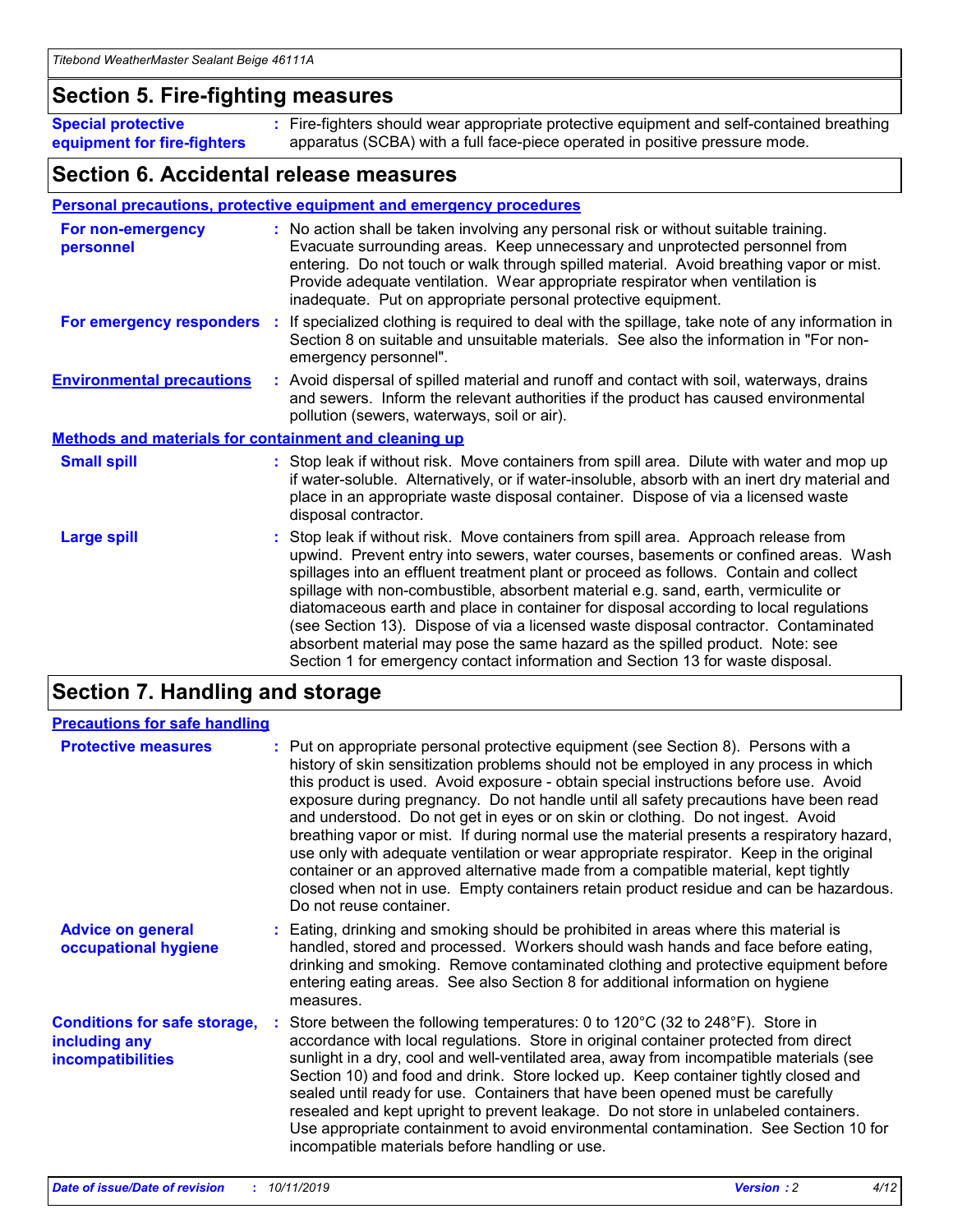## **Section 8. Exposure controls/personal protection**

#### **Control parameters**

### **Occupational exposure limits**

| <b>Ingredient name</b>                               |    |                                          | <b>Exposure limits</b>                                                                                                                                                                                                                                                                                                                                                                                                                                                                                                                                                                                                 |
|------------------------------------------------------|----|------------------------------------------|------------------------------------------------------------------------------------------------------------------------------------------------------------------------------------------------------------------------------------------------------------------------------------------------------------------------------------------------------------------------------------------------------------------------------------------------------------------------------------------------------------------------------------------------------------------------------------------------------------------------|
| 3-aminopropyltriethoxysilane<br>Dibutyltin dilaurate |    |                                          | None.<br>ACGIH TLV (United States, 3/2019). Absorbed through skin.<br>Notes: as Sn<br>TWA: 0.1 mg/m <sup>3</sup> , (as Sn) 8 hours.<br>STEL: 0.2 mg/m <sup>3</sup> , (as Sn) 15 minutes.<br>NIOSH REL (United States, 10/2016). Absorbed through skin.<br>Notes: as Sn<br>TWA: 0.1 mg/m <sup>3</sup> , (as Sn) 10 hours.<br>OSHA PEL (United States, 5/2018). Notes: as Sn<br>TWA: $0.1 \text{ mg/m}^3$ , (as Sn) 8 hours.<br>OSHA PEL 1989 (United States, 3/1989). Absorbed through skin.<br>Notes: measured as Sn<br>TWA: 0.1 mg/m <sup>3</sup> , (measured as Sn) 8 hours. Form: Organic                           |
| <b>Appropriate engineering</b><br>controls           |    |                                          | : If user operations generate dust, fumes, gas, vapor or mist, use process enclosures,<br>local exhaust ventilation or other engineering controls to keep worker exposure to<br>airborne contaminants below any recommended or statutory limits.                                                                                                                                                                                                                                                                                                                                                                       |
| <b>Environmental exposure</b><br><b>controls</b>     |    |                                          | Emissions from ventilation or work process equipment should be checked to ensure<br>they comply with the requirements of environmental protection legislation. In some<br>cases, fume scrubbers, filters or engineering modifications to the process equipment<br>will be necessary to reduce emissions to acceptable levels.                                                                                                                                                                                                                                                                                          |
| <b>Individual protection measures</b>                |    |                                          |                                                                                                                                                                                                                                                                                                                                                                                                                                                                                                                                                                                                                        |
| <b>Hygiene measures</b>                              |    |                                          | : Wash hands, forearms and face thoroughly after handling chemical products, before<br>eating, smoking and using the lavatory and at the end of the working period.<br>Appropriate techniques should be used to remove potentially contaminated clothing.<br>Contaminated work clothing should not be allowed out of the workplace. Wash<br>contaminated clothing before reusing. Ensure that eyewash stations and safety<br>showers are close to the workstation location.                                                                                                                                            |
| <b>Eye/face protection</b>                           |    |                                          | : Safety eyewear complying with an approved standard should be used when a risk<br>assessment indicates this is necessary to avoid exposure to liquid splashes, mists,<br>gases or dusts. If contact is possible, the following protection should be worn, unless<br>the assessment indicates a higher degree of protection: chemical splash goggles.                                                                                                                                                                                                                                                                  |
| <b>Skin protection</b>                               |    |                                          |                                                                                                                                                                                                                                                                                                                                                                                                                                                                                                                                                                                                                        |
| <b>Hand protection</b>                               |    |                                          | : Chemical-resistant, impervious gloves complying with an approved standard should be<br>worn at all times when handling chemical products if a risk assessment indicates this is<br>necessary. Considering the parameters specified by the glove manufacturer, check<br>during use that the gloves are still retaining their protective properties. It should be<br>noted that the time to breakthrough for any glove material may be different for different<br>glove manufacturers. In the case of mixtures, consisting of several substances, the<br>protection time of the gloves cannot be accurately estimated. |
| <b>Body protection</b>                               |    | handling this product.                   | Personal protective equipment for the body should be selected based on the task being<br>performed and the risks involved and should be approved by a specialist before                                                                                                                                                                                                                                                                                                                                                                                                                                                |
| <b>Other skin protection</b>                         |    | specialist before handling this product. | : Appropriate footwear and any additional skin protection measures should be selected<br>based on the task being performed and the risks involved and should be approved by a                                                                                                                                                                                                                                                                                                                                                                                                                                          |
| <b>Respiratory protection</b>                        | ÷. | aspects of use.                          | Based on the hazard and potential for exposure, select a respirator that meets the<br>appropriate standard or certification. Respirators must be used according to a<br>respiratory protection program to ensure proper fitting, training, and other important                                                                                                                                                                                                                                                                                                                                                         |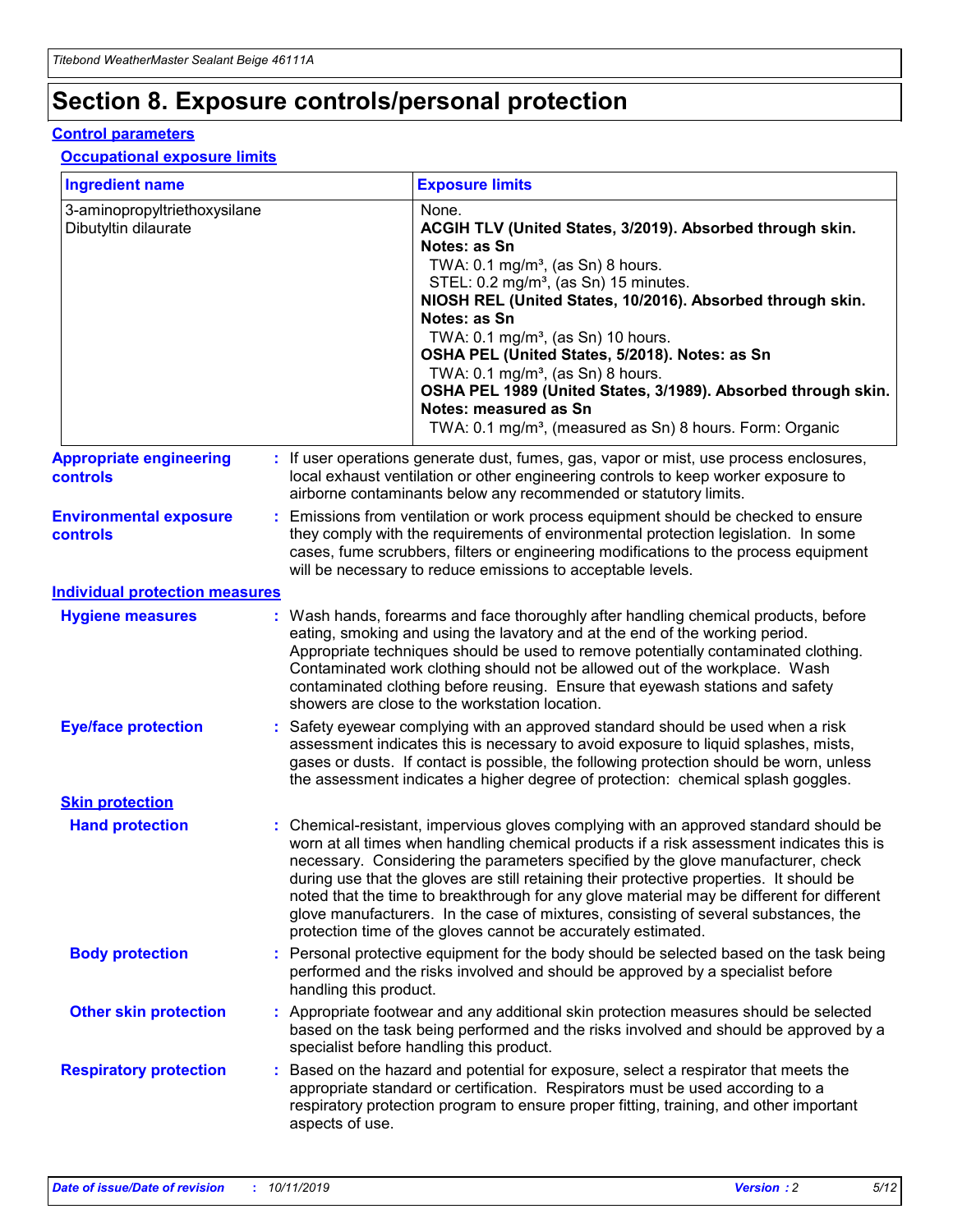### **Section 9. Physical and chemical properties**

#### **Appearance**

| <b>Physical state</b>                             | : Liquid. [Paste.]                                              |
|---------------------------------------------------|-----------------------------------------------------------------|
| <b>Color</b>                                      | Beige.                                                          |
| Odor                                              | None [Slight]                                                   |
| <b>Odor threshold</b>                             | $:$ Not available.                                              |
| рH                                                | : Not applicable.                                               |
| <b>Melting point</b>                              | : Not available.                                                |
| <b>Boiling point</b>                              | : $>100^{\circ}$ C ( $>212^{\circ}$ F)                          |
| <b>Flash point</b>                                | : Closed cup: >200°C (>392°F) [Setaflash.]                      |
| <b>Evaporation rate</b>                           | $:$ <1 (butyl acetate = 1)                                      |
| <b>Flammability (solid, gas)</b>                  | : Not available.                                                |
| Lower and upper explosive<br>(flammable) limits   | $:$ Not available.                                              |
| <b>VOC (less water, less</b><br>exempt solvents)  | : 0 g/l                                                         |
| <b>Volatility</b>                                 | $: 0\%$ (w/w)                                                   |
| <b>Vapor density</b>                              | : Not available.                                                |
| <b>Relative density</b>                           | : 1.4329                                                        |
| <b>Solubility</b>                                 | Insoluble in the following materials: cold water and hot water. |
| <b>Solubility in water</b>                        |                                                                 |
|                                                   | $:$ Not available.                                              |
| <b>Partition coefficient: n-</b><br>octanol/water | $:$ Not available.                                              |
| <b>Auto-ignition temperature</b>                  | : Not available.                                                |
| <b>Decomposition temperature</b>                  | : Not available.                                                |

### **Section 10. Stability and reactivity**

| <b>Reactivity</b>                            |    | : No specific test data related to reactivity available for this product or its ingredients.            |
|----------------------------------------------|----|---------------------------------------------------------------------------------------------------------|
| <b>Chemical stability</b>                    |    | : The product is stable.                                                                                |
| <b>Possibility of hazardous</b><br>reactions |    | : Under normal conditions of storage and use, hazardous reactions will not occur.                       |
| <b>Conditions to avoid</b>                   |    | : No specific data.                                                                                     |
| <b>Incompatible materials</b>                | ٠. | No specific data.                                                                                       |
| <b>Hazardous decomposition</b><br>products   | ÷. | Under normal conditions of storage and use, hazardous decomposition products should<br>not be produced. |

### **Section 11. Toxicological information**

### **Information on toxicological effects**

### **Acute toxicity**

| <b>Product/ingredient name</b> | <b>Result</b>           | <b>Species</b> | <b>Dose</b>                | <b>Exposure</b> |
|--------------------------------|-------------------------|----------------|----------------------------|-----------------|
| 3-aminopropyltriethoxysilane   | <b>ILD50 Dermal</b>     | Rabbit         | 4.29 g/kg                  |                 |
| Dibutyltin dilaurate           | ILD50 Oral<br>LD50 Oral | Rat<br>Rat     | $1.57$ g/kg<br>175 $mg/kg$ |                 |
|                                |                         |                |                            |                 |

**Irritation/Corrosion**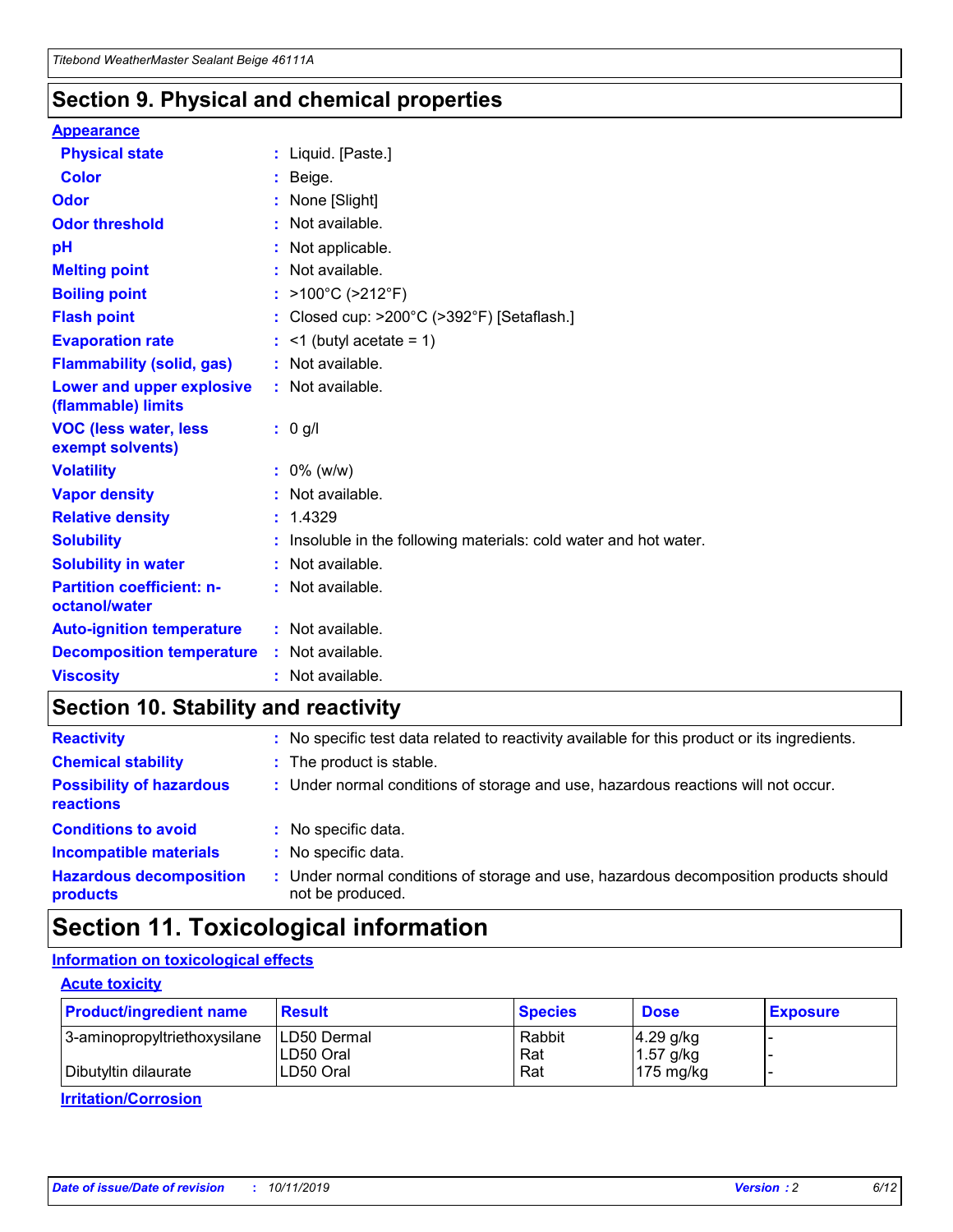## **Section 11. Toxicological information**

| <b>Product/ingredient name</b> | <b>Result</b>            | <b>Species</b> | <b>Score</b> | <b>Exposure</b>     | <b>Observation</b> |
|--------------------------------|--------------------------|----------------|--------------|---------------------|--------------------|
| 3-aminopropyltriethoxysilane   | Eyes - Mild irritant     | Rabbit         |              | $100 \text{ mg}$    |                    |
|                                | Eyes - Severe irritant   | Rabbit         |              | 24 hours 750        |                    |
|                                |                          |                |              | ug                  |                    |
|                                | Skin - Severe irritant   | Rabbit         |              | 24 hours 5          |                    |
|                                |                          |                |              | mq                  |                    |
| Dibutyltin dilaurate           | Eyes - Moderate irritant | Rabbit         |              | <b>24 hours 100</b> |                    |
|                                | Skin - Severe irritant   | Rabbit         |              | mg<br>500 mg        |                    |
|                                |                          |                |              |                     |                    |

### **Sensitization**

Not available.

#### **Mutagenicity**

Not available.

#### **Carcinogenicity**

Not available.

#### **Reproductive toxicity**

Not available.

#### **Teratogenicity**

Not available.

#### **Specific target organ toxicity (single exposure)**

Not available.

#### **Specific target organ toxicity (repeated exposure)**

| <b>Name</b>                                                                         |                                                                            | <b>Category</b>                                     | <b>Route of</b><br>exposure | <b>Target organs</b> |
|-------------------------------------------------------------------------------------|----------------------------------------------------------------------------|-----------------------------------------------------|-----------------------------|----------------------|
| Dibutyltin dilaurate                                                                |                                                                            | Category 1                                          | -                           | respiratory system   |
| <b>Aspiration hazard</b><br>Not available.                                          |                                                                            |                                                     |                             |                      |
| <b>Information on the likely</b><br>routes of exposure                              | : Not available.                                                           |                                                     |                             |                      |
| <b>Potential acute health effects</b>                                               |                                                                            |                                                     |                             |                      |
| <b>Eye contact</b>                                                                  | : May cause eye irritation.                                                |                                                     |                             |                      |
| <b>Inhalation</b>                                                                   |                                                                            | : No known significant effects or critical hazards. |                             |                      |
| <b>Skin contact</b>                                                                 | : May cause skin irritation.                                               |                                                     |                             |                      |
| <b>Ingestion</b>                                                                    |                                                                            | : No known significant effects or critical hazards. |                             |                      |
| <b>Symptoms related to the physical, chemical and toxicological characteristics</b> |                                                                            |                                                     |                             |                      |
| <b>Eye contact</b>                                                                  | irritation<br>watering<br>redness                                          | : Adverse symptoms may include the following:       |                             |                      |
| <b>Inhalation</b>                                                                   | reduced fetal weight<br>increase in fetal deaths<br>skeletal malformations | : Adverse symptoms may include the following:       |                             |                      |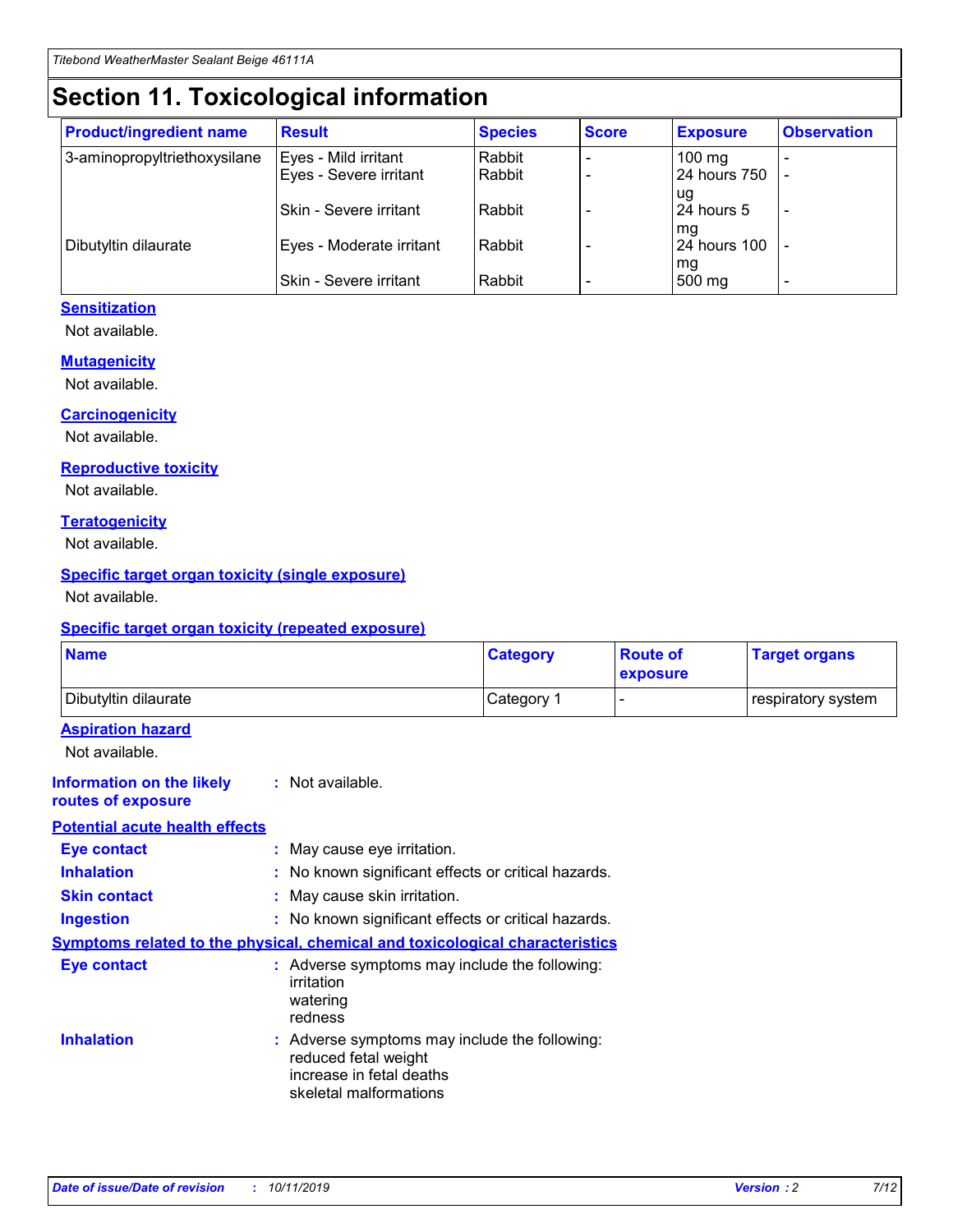## **Section 11. Toxicological information**

| <b>Skin contact</b>                     |                                                                                                          |
|-----------------------------------------|----------------------------------------------------------------------------------------------------------|
|                                         | : Adverse symptoms may include the following:<br>irritation                                              |
|                                         | redness                                                                                                  |
|                                         | reduced fetal weight                                                                                     |
|                                         | increase in fetal deaths                                                                                 |
|                                         | skeletal malformations                                                                                   |
| <b>Ingestion</b>                        | : Adverse symptoms may include the following:                                                            |
|                                         | reduced fetal weight                                                                                     |
|                                         | increase in fetal deaths                                                                                 |
|                                         | skeletal malformations                                                                                   |
|                                         | Delayed and immediate effects and also chronic effects from short and long term exposure                 |
| <b>Short term exposure</b>              |                                                                                                          |
| <b>Potential immediate</b>              | : Not available.                                                                                         |
| effects                                 |                                                                                                          |
| <b>Potential delayed effects</b>        | : Not available.                                                                                         |
| <b>Long term exposure</b>               |                                                                                                          |
| <b>Potential immediate</b>              | : Not available.                                                                                         |
| effects                                 |                                                                                                          |
| <b>Potential delayed effects</b>        | : Not available.                                                                                         |
| <b>Potential chronic health effects</b> |                                                                                                          |
| Not available.                          |                                                                                                          |
| <b>General</b>                          | : Once sensitized, a severe allergic reaction may occur when subsequently exposed to<br>very low levels. |
| <b>Carcinogenicity</b>                  | : No known significant effects or critical hazards.                                                      |
| <b>Mutagenicity</b>                     | No known significant effects or critical hazards.                                                        |
| <b>Teratogenicity</b>                   | May damage the unborn child.                                                                             |
| <b>Developmental effects</b>            | No known significant effects or critical hazards.                                                        |
| <b>Fertility effects</b>                | : May damage fertility.                                                                                  |
| <b>Numerical measures of toxicity</b>   |                                                                                                          |
| <b>Acute toxicity estimates</b>         |                                                                                                          |
|                                         |                                                                                                          |

Not available.

## **Section 12. Ecological information**

### **Toxicity**

| <b>Product/ingredient name</b> | <b>Result</b>                     | <b>Species</b>                            | <b>Exposure</b> |
|--------------------------------|-----------------------------------|-------------------------------------------|-----------------|
| Dibutyltin dilaurate           | Chronic EC10 > 2 mg/l Fresh water | Algae - Scenedesmus<br><b>Subspicatus</b> | l 96 hours      |

### **Persistence and degradability**

| <b>Product/ingredient name</b> | Test                                                                           | <b>Result</b>  |                   | <b>Dose</b> | <b>Inoculum</b>         |
|--------------------------------|--------------------------------------------------------------------------------|----------------|-------------------|-------------|-------------------------|
| Dibutyltin dilaurate           | OECD 301F<br>Ready<br>Biodegradability -<br>Manometric<br>Respirometry<br>Test | 23 % - 28 days |                   |             |                         |
| <b>Product/ingredient name</b> | <b>Aquatic half-life</b>                                                       |                | <b>Photolysis</b> |             | <b>Biodegradability</b> |
| Dibutyltin dilaurate           |                                                                                |                |                   |             | Inherent                |

### **Bioaccumulative potential**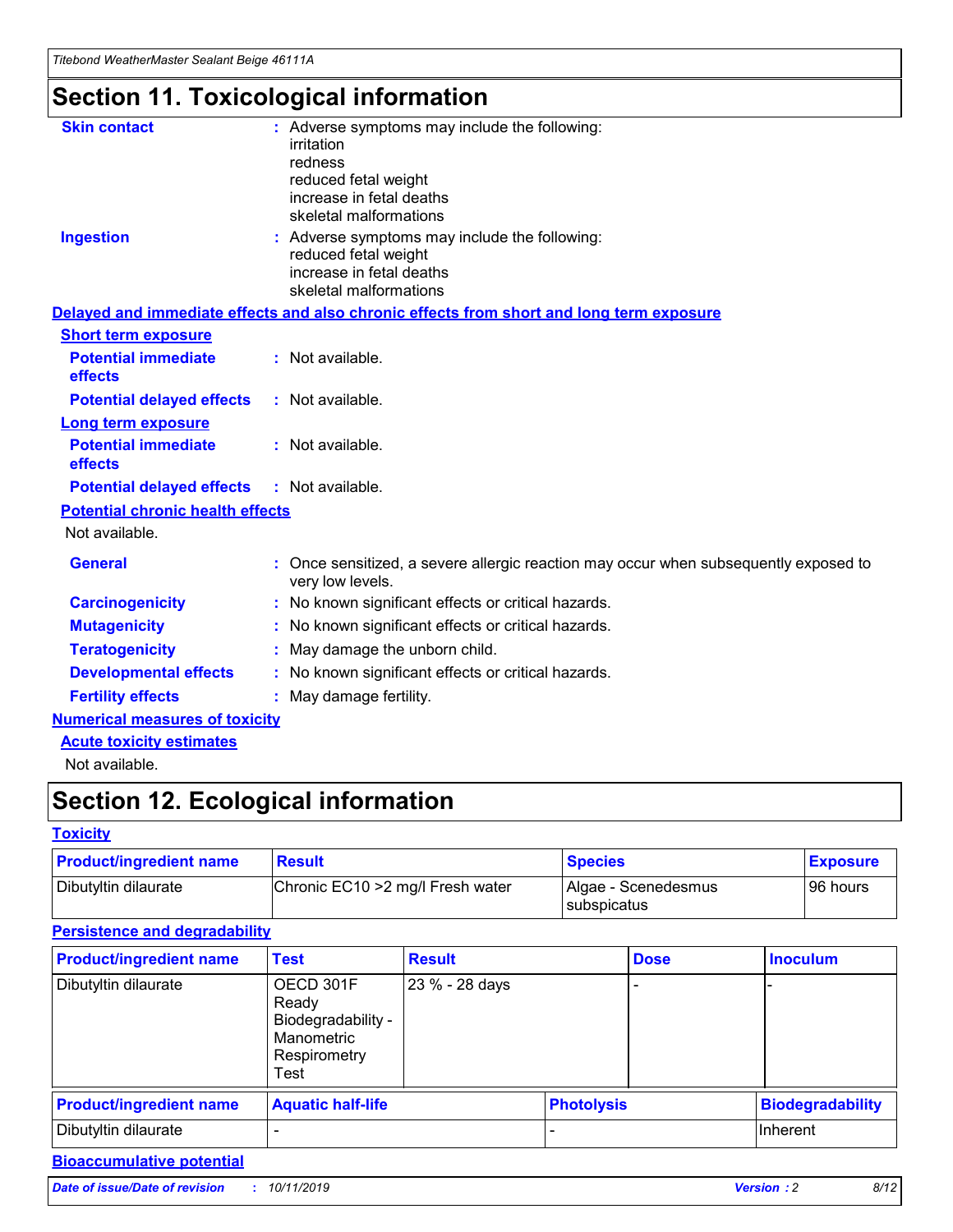## **Section 12. Ecological information**

| <b>Product/ingredient name</b> | $LoaPow$ | <b>BCF</b> | <b>Potential</b> |
|--------------------------------|----------|------------|------------------|
| 3-aminopropyltriethoxysilane   | 1.7      | 3.4        | low              |
| Dibutyltin dilaurate           | 4.44     | 2.91       | low              |

### **Mobility in soil**

| <b>Soil/water partition</b><br>coefficient (K <sub>oc</sub> ) | : Not available.                                    |
|---------------------------------------------------------------|-----------------------------------------------------|
| <b>Other adverse effects</b>                                  | : No known significant effects or critical hazards. |

### **Section 13. Disposal considerations**

**Disposal methods :**

The generation of waste should be avoided or minimized wherever possible. Disposal of this product, solutions and any by-products should at all times comply with the requirements of environmental protection and waste disposal legislation and any regional local authority requirements. Dispose of surplus and non-recyclable products via a licensed waste disposal contractor. Waste should not be disposed of untreated to the sewer unless fully compliant with the requirements of all authorities with jurisdiction. Waste packaging should be recycled. Incineration or landfill should only be considered when recycling is not feasible. This material and its container must be disposed of in a safe way. Care should be taken when handling emptied containers that have not been cleaned or rinsed out. Empty containers or liners may retain some product residues. Avoid dispersal of spilled material and runoff and contact with soil, waterways, drains and sewers.

## **Section 14. Transport information**

|                                      | <b>DOT</b><br><b>Classification</b> | <b>TDG</b><br><b>Classification</b> | <b>Mexico</b><br><b>Classification</b> | <b>ADR/RID</b>               | <b>IMDG</b>    | <b>IATA</b>              |
|--------------------------------------|-------------------------------------|-------------------------------------|----------------------------------------|------------------------------|----------------|--------------------------|
| <b>UN number</b>                     | Not regulated.                      | Not regulated.                      | Not regulated.                         | Not regulated.               | Not regulated. | Not regulated.           |
| <b>UN proper</b><br>shipping name    |                                     |                                     |                                        |                              |                |                          |
| <b>Transport</b><br>hazard class(es) | $\blacksquare$                      | $\overline{\phantom{0}}$            | $\overline{\phantom{a}}$               | $\qquad \qquad \blacksquare$ | $\blacksquare$ | $\overline{\phantom{0}}$ |
| <b>Packing group</b>                 | $\overline{\phantom{a}}$            | -                                   |                                        | -                            |                | -                        |
| <b>Environmental</b><br>hazards      | No.                                 | No.                                 | No.                                    | No.                          | No.            | No.                      |

## **Section 15. Regulatory information**

### **U.S. Federal regulations**

### **SARA 302/304**

### **Composition/information on ingredients**

No products were found.

**SARA 304 RQ :** Not applicable.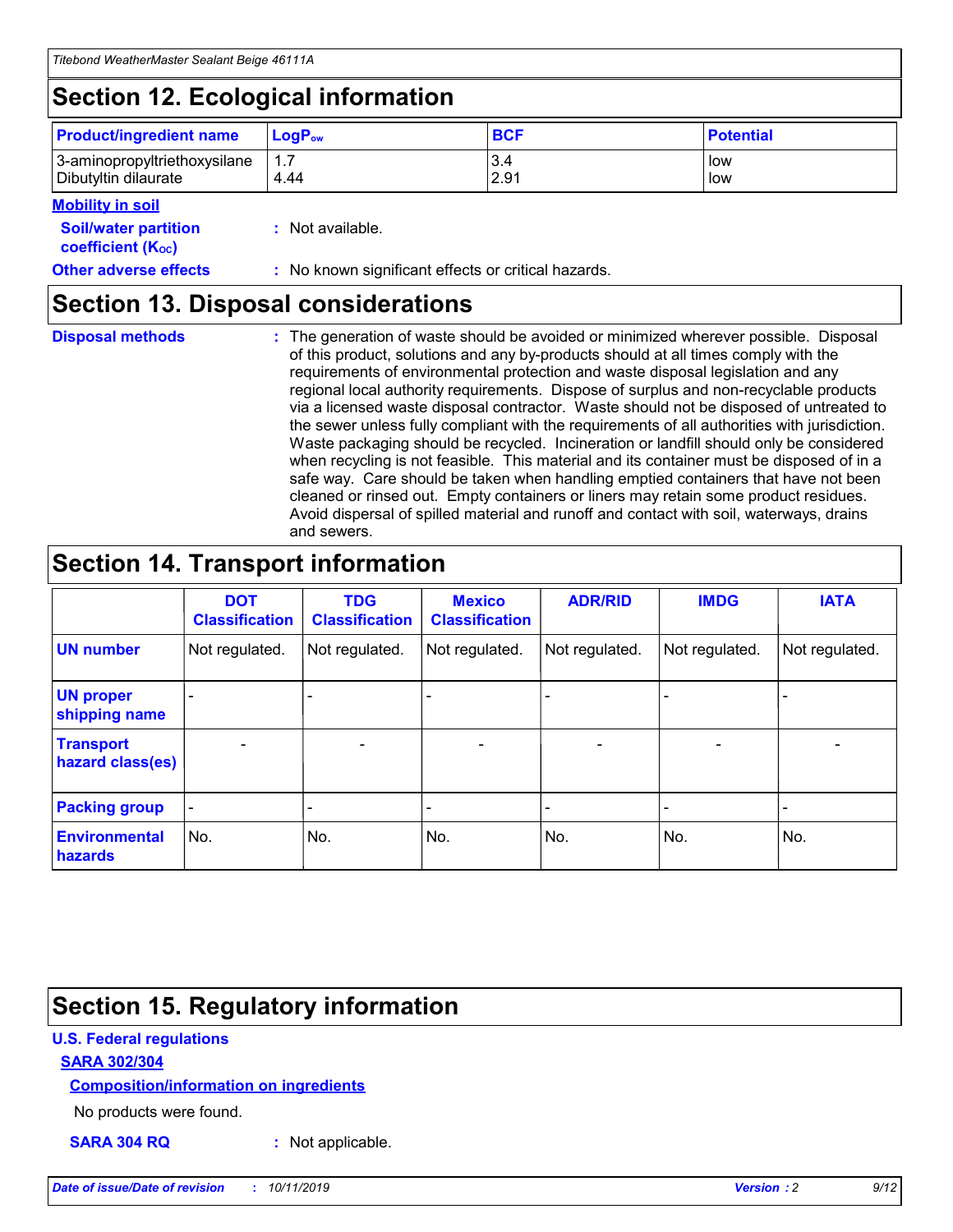## **Section 15. Regulatory information**

### **SARA 311/312**

**Classification :** EYE IRRITATION - Category 2B SKIN SENSITIZATION - Category 1 TOXIC TO REPRODUCTION (Fertility) - Category 1B TOXIC TO REPRODUCTION (Unborn child) - Category 1B

### **Composition/information on ingredients**

| <b>Name</b>                  | $\frac{9}{6}$ | <b>Classification</b>                                                                                            |
|------------------------------|---------------|------------------------------------------------------------------------------------------------------------------|
| 3-aminopropyltriethoxysilane | $\leq$ 3      | <b>FLAMMABLE LIQUIDS - Category 4</b><br><b>ACUTE TOXICITY (oral) - Category 4</b>                               |
|                              |               | SKIN IRRITATION - Category 2<br>EYE IRRITATION - Category 2A                                                     |
| Dibutyltin dilaurate         | ≤0.3          | ACUTE TOXICITY (oral) - Category 3<br>SKIN CORROSION - Category 1C                                               |
|                              |               | SERIOUS EYE DAMAGE - Category 1<br>SKIN SENSITIZATION - Category 1<br><b>GERM CELL MUTAGENICITY - Category 2</b> |
|                              |               | TOXIC TO REPRODUCTION (Fertility) - Category 1B<br>TOXIC TO REPRODUCTION (Unborn child) - Category 1B            |
|                              |               | SPECIFIC TARGET ORGAN TOXICITY (REPEATED<br>EXPOSURE) (respiratory system) - Category 1                          |

#### **State regulations**

| <b>Massachusetts</b> | : None of the components are listed. |
|----------------------|--------------------------------------|
| <b>New York</b>      | : None of the components are listed. |
| <b>New Jersey</b>    | : None of the components are listed. |
| <b>Pennsylvania</b>  | : None of the components are listed. |

#### **California Prop. 65**

**A** WARNING: This product can expose you to methanol, which is known to the State of California to cause birth defects or other reproductive harm. For more information go to www.P65Warnings.ca.gov.

| <b>Ingredient name</b> | No significant risk Maximum<br>level | acceptable dosage<br>level |
|------------------------|--------------------------------------|----------------------------|
| methanol               |                                      | Yes.                       |

#### **International regulations**

**Chemical Weapon Convention List Schedules I, II & III Chemicals** Not listed.

#### **Montreal Protocol**

Not listed.

**Stockholm Convention on Persistent Organic Pollutants**

Not listed.

### **UNECE Aarhus Protocol on POPs and Heavy Metals**

Not listed.

### **Inventory list**

### **China :** All components are listed or exempted.

**United States TSCA 8(b) inventory :** All components are active or exempted.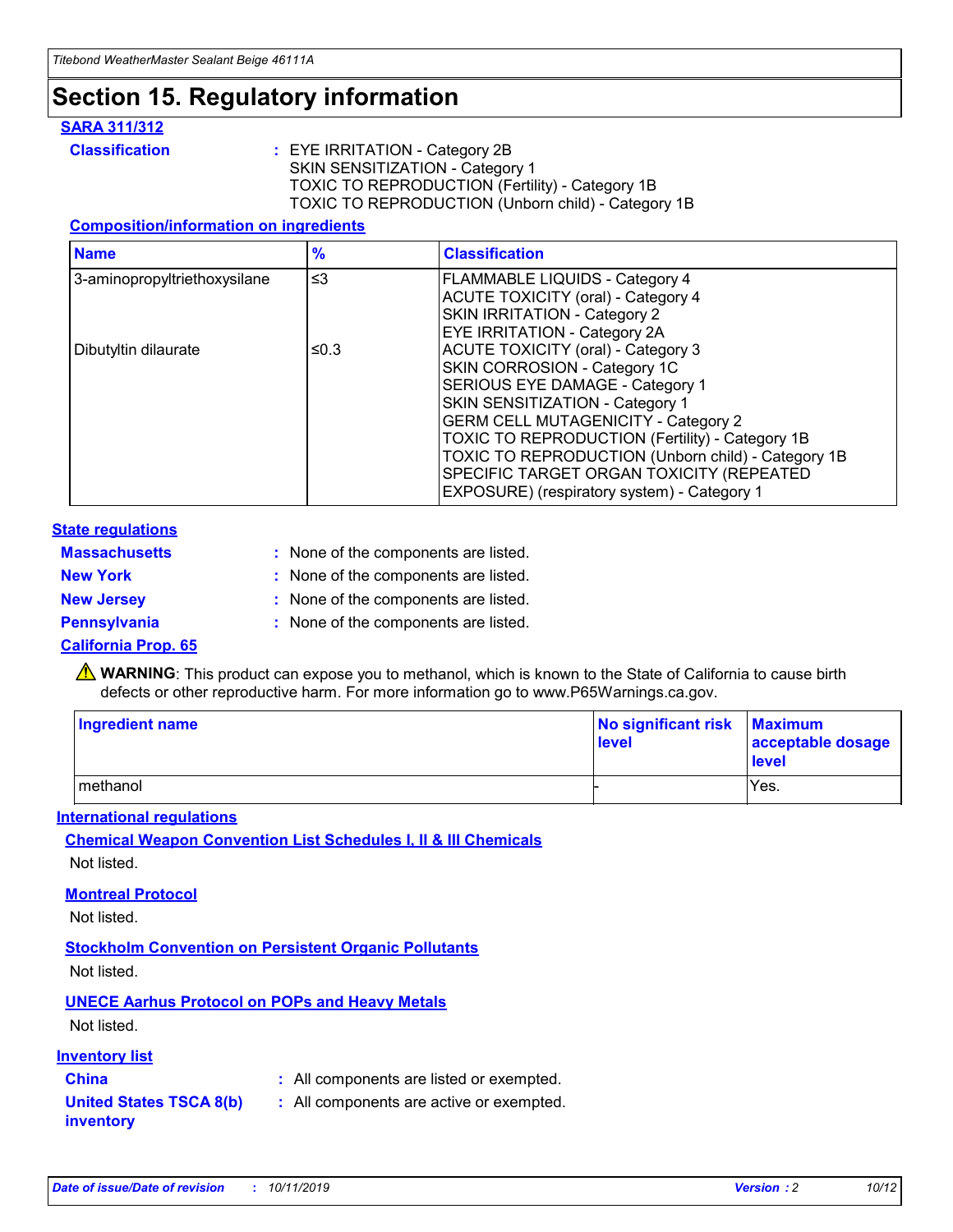## **Section 16. Other information**

**Hazardous Material Information System (U.S.A.)**



**Caution: HMIS® ratings are based on a 0-4 rating scale, with 0 representing minimal hazards or risks, and 4 representing significant hazards or risks. Although HMIS® ratings and the associated label are not required on SDSs or products leaving a facility under 29 CFR 1910.1200, the preparer may choose to provide them. HMIS® ratings are to be used with a fully implemented HMIS® program. HMIS® is a registered trademark and service mark of the American Coatings Association, Inc.**

**The customer is responsible for determining the PPE code for this material. For more information on HMIS® Personal Protective Equipment (PPE) codes, consult the HMIS® Implementation Manual.**

#### **National Fire Protection Association (U.S.A.)**



**Reprinted with permission from NFPA 704-2001, Identification of the Hazards of Materials for Emergency Response Copyright ©1997, National Fire Protection Association, Quincy, MA 02269. This reprinted material is not the complete and official position of the National Fire Protection Association, on the referenced subject which is represented only by the standard in its entirety.**

**Copyright ©2001, National Fire Protection Association, Quincy, MA 02269. This warning system is intended to be interpreted and applied only by properly trained individuals to identify fire, health and reactivity hazards of chemicals. The user is referred to certain limited number of chemicals with recommended classifications in NFPA 49 and NFPA 325, which would be used as a guideline only. Whether the chemicals are classified by NFPA or not, anyone using the 704 systems to classify chemicals does so at their own risk.**

**Procedure used to derive the classification**

| <b>Classification</b>                                                                                                                                                    |                                                                                                                                                  | <b>Justification</b>                                                                                                                                                                                                                                                                                                                                                                                                 |  |
|--------------------------------------------------------------------------------------------------------------------------------------------------------------------------|--------------------------------------------------------------------------------------------------------------------------------------------------|----------------------------------------------------------------------------------------------------------------------------------------------------------------------------------------------------------------------------------------------------------------------------------------------------------------------------------------------------------------------------------------------------------------------|--|
| EYE IRRITATION - Category 2B<br>SKIN SENSITIZATION - Category 1<br>TOXIC TO REPRODUCTION (Fertility) - Category 1B<br>TOXIC TO REPRODUCTION (Unborn child) - Category 1B |                                                                                                                                                  | Expert judgment<br>Expert judgment<br>Expert judgment<br>Expert judgment                                                                                                                                                                                                                                                                                                                                             |  |
| <b>History</b>                                                                                                                                                           |                                                                                                                                                  |                                                                                                                                                                                                                                                                                                                                                                                                                      |  |
| Date of printing                                                                                                                                                         | : 4/22/2022                                                                                                                                      |                                                                                                                                                                                                                                                                                                                                                                                                                      |  |
| Date of issue/Date of<br>revision                                                                                                                                        | : 10/11/2019                                                                                                                                     |                                                                                                                                                                                                                                                                                                                                                                                                                      |  |
| Date of previous issue                                                                                                                                                   | : 10/16/2020                                                                                                                                     |                                                                                                                                                                                                                                                                                                                                                                                                                      |  |
| <b>Version</b>                                                                                                                                                           | $\therefore$ 2                                                                                                                                   |                                                                                                                                                                                                                                                                                                                                                                                                                      |  |
| <b>Key to abbreviations</b>                                                                                                                                              | $\therefore$ ATE = Acute Toxicity Estimate<br><b>BCF</b> = Bioconcentration Factor<br>IBC = Intermediate Bulk Container<br>$UN = United Nations$ | GHS = Globally Harmonized System of Classification and Labelling of Chemicals<br>IATA = International Air Transport Association<br><b>IMDG = International Maritime Dangerous Goods</b><br>LogPow = logarithm of the octanol/water partition coefficient<br>MARPOL = International Convention for the Prevention of Pollution From Ships, 1973<br>as modified by the Protocol of 1978. ("Marpol" = marine pollution) |  |